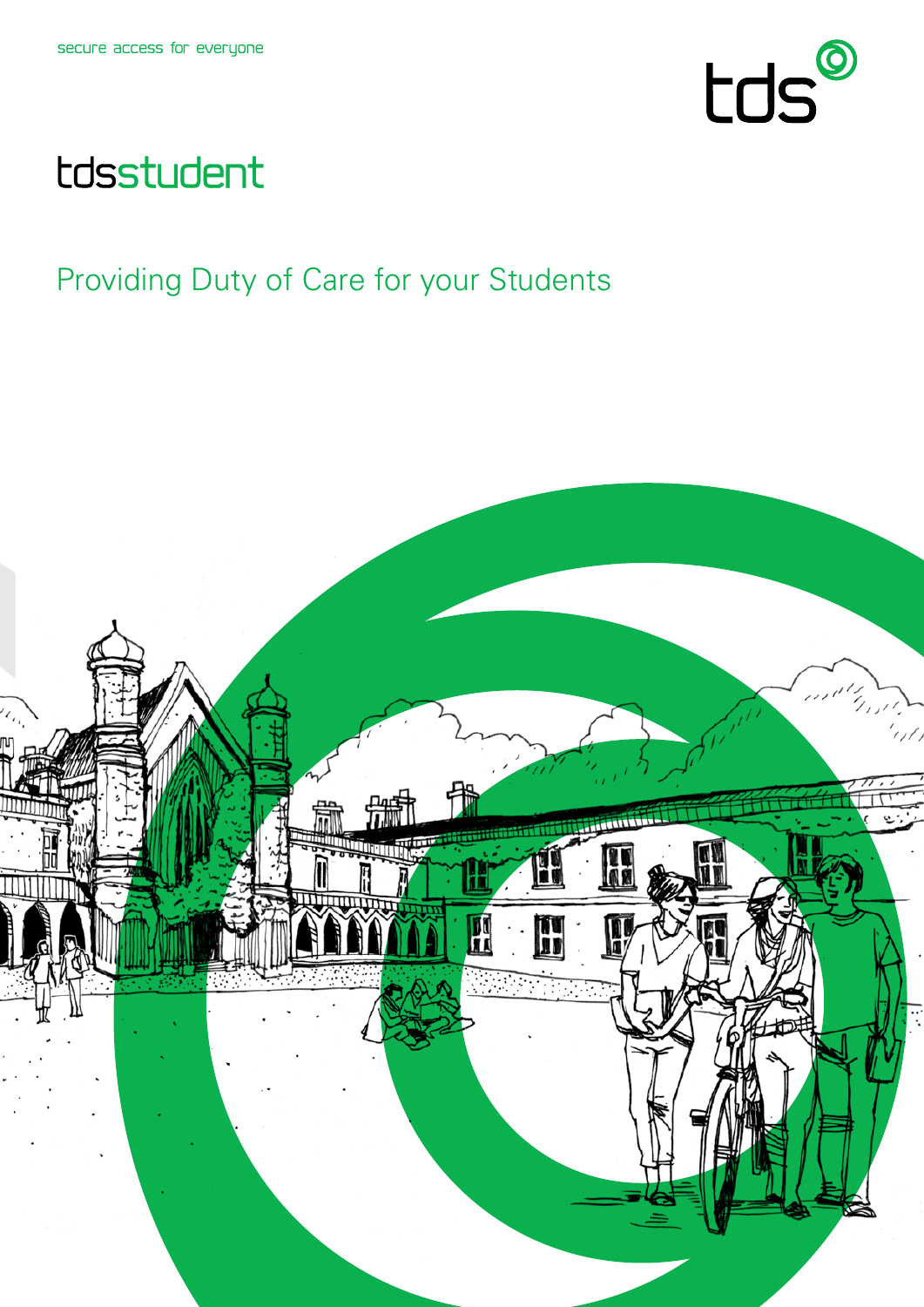At TDS we develop and implement student systems in universities, colleges and schools. These allow engagement with the students, track their attendance and monitor involvement in campus life.

#### **Overview**

At TDS we develop and implement student systems in universities, colleges and schools. These allow engagement with the students, track their attendance and monitor involvement in campus life. TDS Student allows students to use their campus smart card to take ownership of their attendance at lectures, tutorials and field trips.

TDS Student can be fully integrated with access control and security management systems and customised to suit the needs of a specific campus. In addition to providing attendance monitoring, our reporting system keeps all relevant parties, internal and external, informed on student engagement. It enables enrolled students to monitor and view their own attendance records and lecture information. It also assists lecturers and administrators to effectively and easily manage attendance records and monitor students' involvement in college life. TDS Student provides a professional and enhanced experience for all stakeholders including students, lecturers, department heads, administration staff and third party organisations. Simultaneously it improves campus security, student attendance and staff productivity.

TDS Student has been developed to enable educational organisations to meet their academic, legal and contractual requirements in respect of student monitoring, whilst increasing the efficiency of attendance and data capture. Through real-time reporting and notifications TDS Student facilitates better pastoral care and support arrangements for students.

#### Reporting Functionality

- • Real time attendance information for lecturers
- Internal and external reports provided as standard
- • Ad-hoc management and forecast reports
- Web-based interface
- • Exception driven reporting







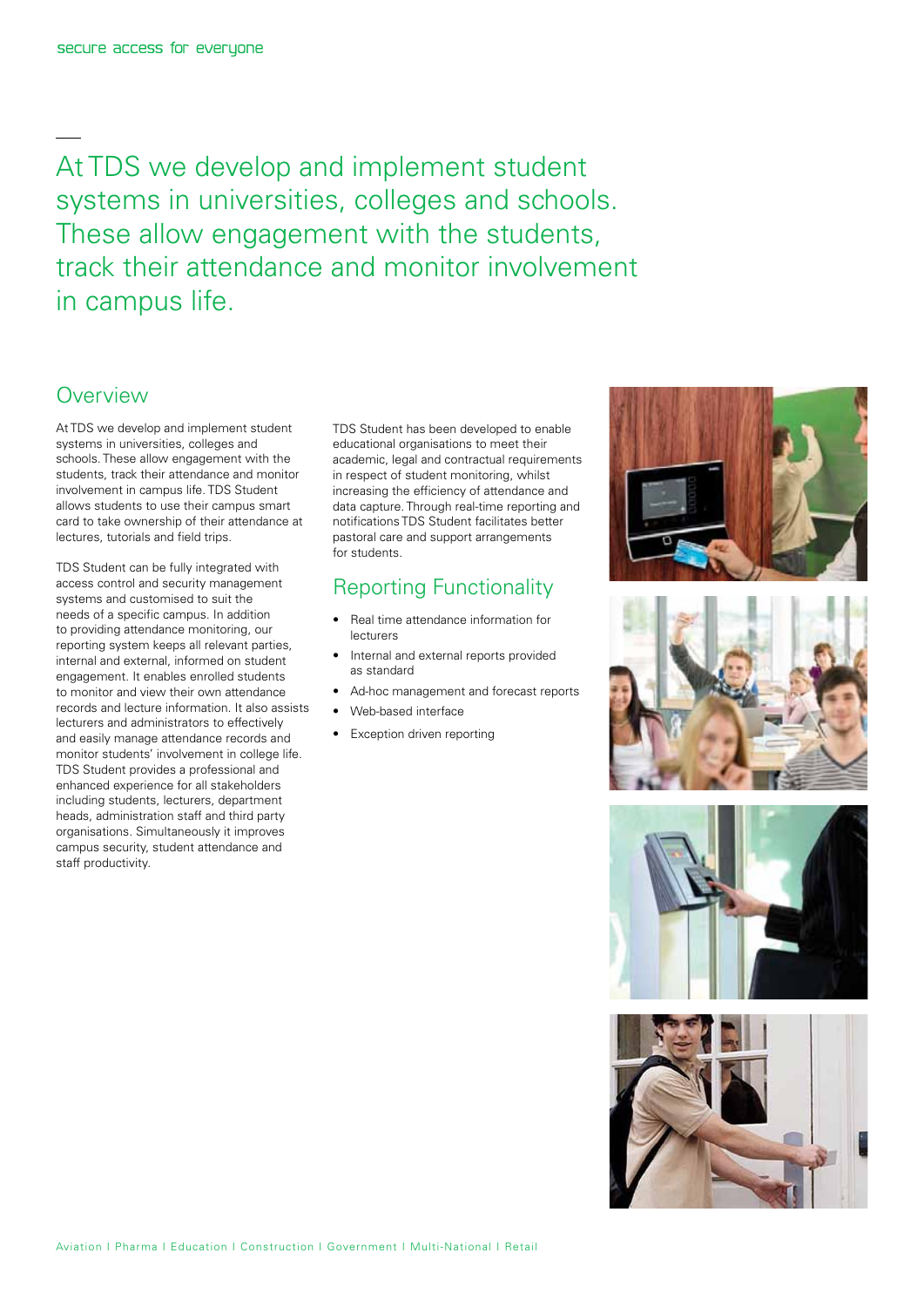## Data Collection Options

- • Fully integrates with timetabling systemsno manual input required
- Manual input options available of timetable interface is impractical
- Works with industry standard smartcard technologies
- Power over Ethernet and wireless options available
- Intelligent readers with in-built memory
- Device function keys configured to university requirements, eg: mailbox messages for individual students, headcount total, class in progress
- Biometric options available
- Student Information kiosks
- Handheld devices for mobile attendance recording

#### Features

All fully configurable as per organisations requirements:

- • Automatic SMS text / email notification of below threshold attendance
- • Extensive functionality to meet internal and external reporting requirements
- Student Portal to enable students to view attendance records
- Ability to record informed absence including notes
- Event cancellation for classes that didn't occur
- Event creation for non-timetabled sessions
- Facility for lecturers and administrators to manually add or delete attendance records
- Ability to monitor usage of student services and non-registered events
- Moving classes for last minute location changes
- Roles to restrict user access to functionality and student data
- Designed and developed by TDS in conjunction with educational sector clients

## Integration to Campus

Full integration into third party solutions:

- Tribal SITS
- • CMIS
- Syllabus Plus
- **Scienta**
- • Genesis
- • ITS
- • Banner
- • Campus IT
- • Celcat
- College developed proprietary systems
- • HR systems

#### B-web 9600

#### Features:

- • Android apps
- 3" Touchscreen
- Communication via Ethernet and/ or 3G
- Mini USB socket for connecting external readers
- • Different power supply options, PoE or 12V via pluggable power supply
- Integrated speaker
- • Support all commonly-used audio formats
- Simple installation
- • Ideal for basic tasks in the areas of time recording

### X1 Reader

Features:

- • TCP/IP & Network interfaces
- Power over Ethernet (POE): communication over simple CAT5 or 6 cable.
- • IP65 weatherproof structure
- Easy installation & operation
- Sleek & aesthetic design
- • Multi-color LED & buzzer for indication
- Biometric option available

#### Handheld devices





#### B-web 9600